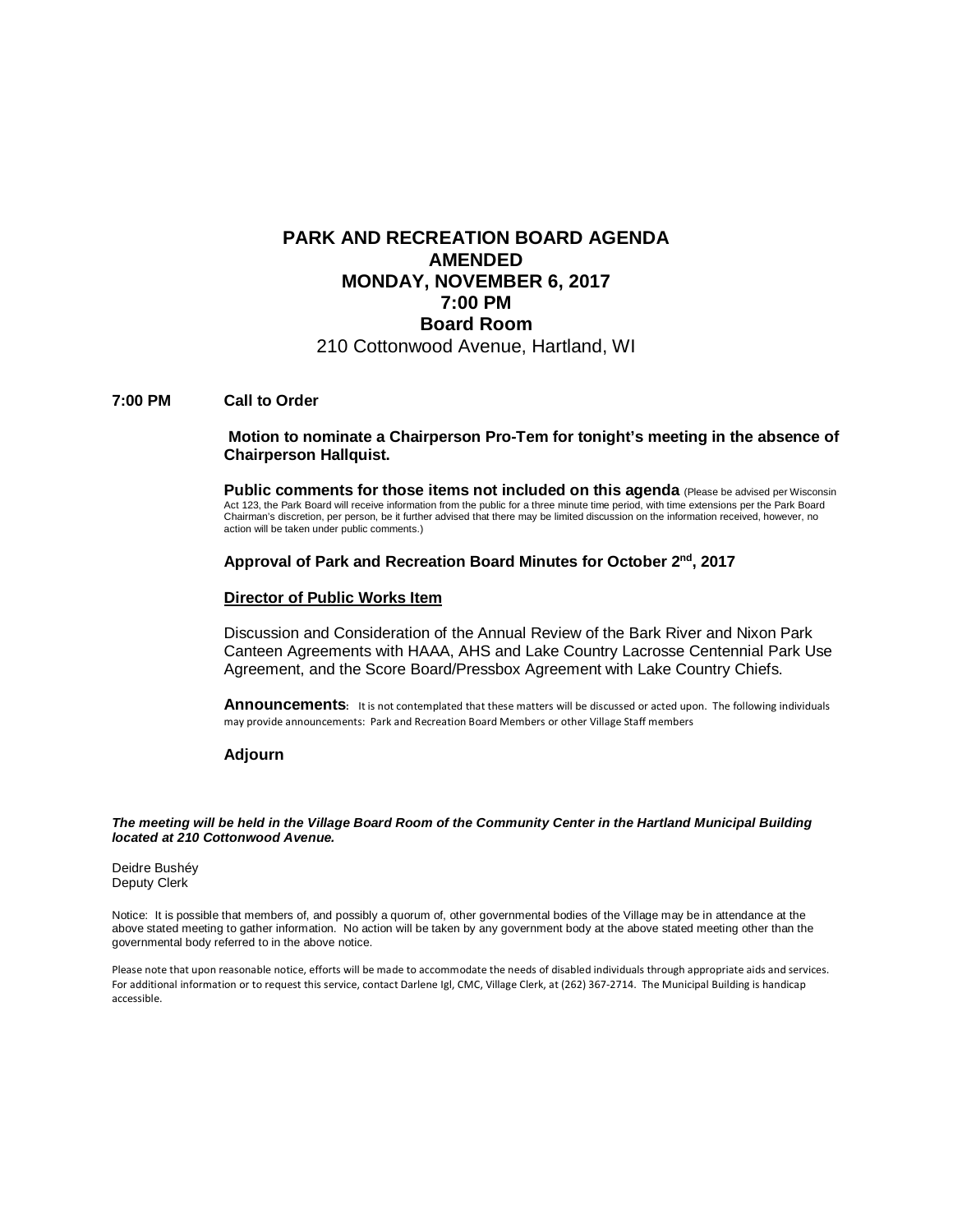### **VILLAGE OF HARTLAND PARK AND RECREATION BOARD MINUTES MONDAY, OCTOBER 2ND, 2017 7:00 PM Board Room**

210 Cottonwood Avenue, Hartland, WI

Present: Tim Hallquist, Tina Bromberger, Mike Cottrell, Duane Lawson and Curt Gundrum.

Excused: Peggy Kallenberger and Dick Landwehr.

Others Present: DPW Director Einweck, Recreation Director Yogerst, Courtney Marshalek, Carol Zahorik, Michelle Bonness, David Pride and Tom Ludtke.

### **Motion to nominate a Chairperson Pro-Tem for tonight's meeting in the absence of Chairperson Hallquist.**

Motion (Bromberger/Lawson) to nominate Mike Cottrell as Chairperson Pro-Tem for tonight's meeting. Carried (5-0).

### **7:00 PM Call to Order**

**Public comments for those items not included on this agenda** (Please be advised per Wisconsin Act 123, the Park Board will receive information from the public for a three minute time period, with time extensions per the Park Board Chairman's discretion, per person, be it further advised that there may be limited discussion on the information received, however, no action will be taken under public comments.) – NONE.

#### **Approval of Park and Recreation Board Minutes for May 1st and June 5th, 2017**

Motion (Bromberger/Gundrum) to approve the Park and Recreation Board Minutes for May 1, 2017 and June 5<sup>th</sup>, 2017. Carried (5-0).

#### **Director of Public Works Items**

• **Presentation and consideration of the final report from the Environmental Corridor and Open Space Task Force.**

Courtney Marshalek gave a short presentation and presented the final report which was included in the packet. Mike Einweck read his presentation which was also included in the packet. It was discussed what is important in each park and that invasive species need to be controlled to help the park and plants. It was also stated there is a need to save the Oak trees at Penbrook Park as Buckthorn is taking nutrients away from the Oak trees. She said in their report they have outlined what actions are needed at each park. Courtney Marshalek said that the Task Force was only ongoing for a year and that they are looking for Village approval to have some type of board to oversee this moving forward. The Task Force also feels that the Village should review the municipal code to insure it in line with Waukesha County. The Task Force also said they think the Village should implement action at Penbrook Park and coordinate their efforts with the Ice Age Alliance. Courtney Marshalek said the Task Force would like to see some money designated for signs in the park to educate and also for pamphlets to go to homes. It was pointed out that the Task Force looked at the other parks in the village system and there are isolated areas that have an urgent need to remove invasive species. Mike Eichwech said that the Village had allocated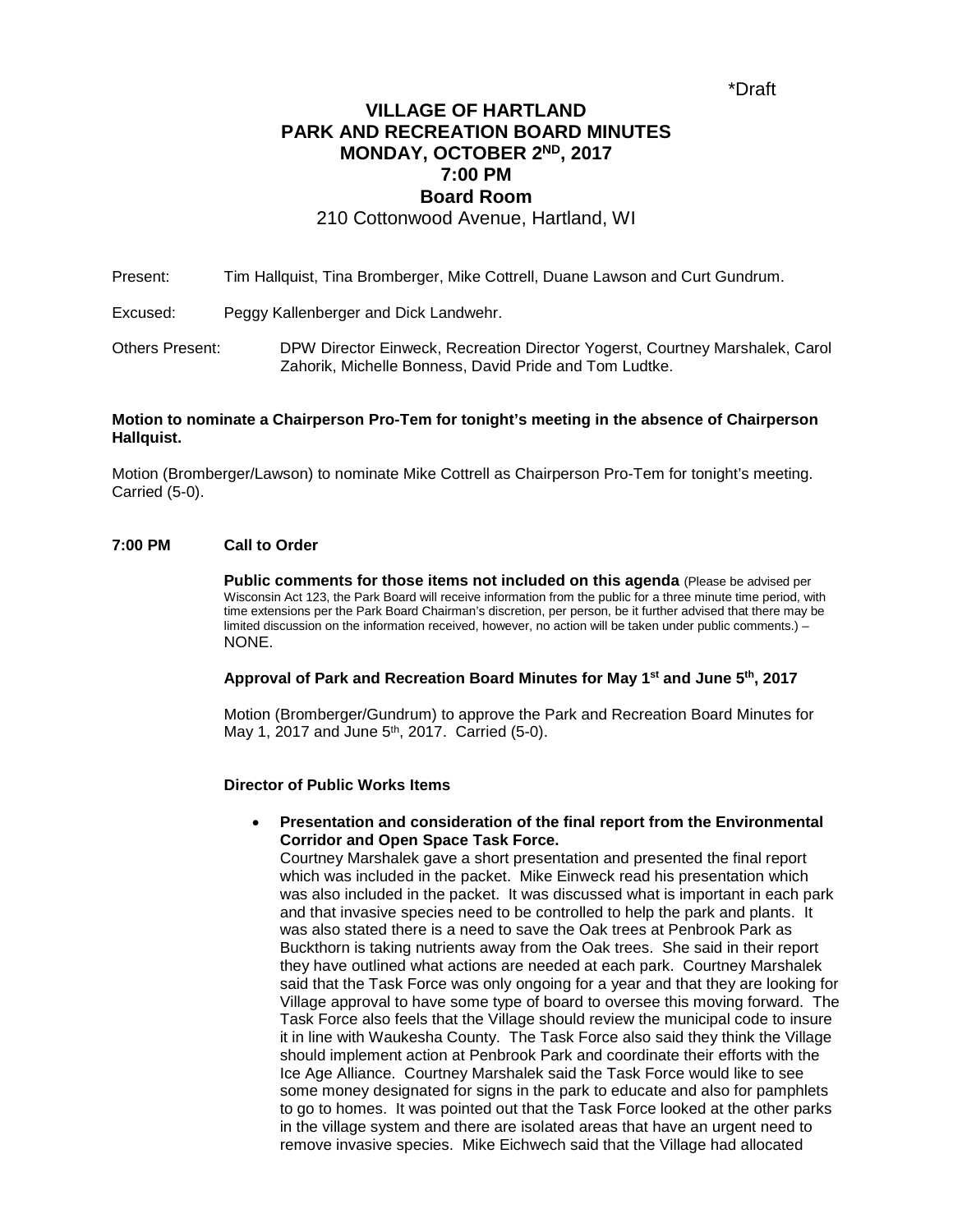\$10,000 to the Task Force and none of that was used to prepare the report so they would like to see the appropriate funds be carried over to next year's budget. It was also discussed how to approach homeowners and how they can maintain their properties.

Motion (Bromberger/Hallquist) to advance the Eco Task Force report as submitted to the Village Board. Carried (5-0).

### • **Discussion regarding the Park Board's comments on their individual park visits.**

Mike Cottrell stated Park Board members were assigned parks to visit and comment on. Gundrum said he was assigned Hartbrook Park. He said the overall park was in good condition. The parking lot and picnic structure were in good condition as were the bathrooms. He said he noticed the baseball field was well maintained and the grass was cut. Also the playground area had fresh wood chips, looks nice and equipment is in good condition also. He said the bridge and walkway were in good condition. He said the only concern he had were a few dead trees along the walkway. Duane Lawson read his report. He stated he and his wife walked Nixon Park and Mill Pond. He said everything seemed to be well cared for and the baseball field is in great shape. He said he spoke to several women having lunch near concert area and they were very pleased with how clean the playground and picnic area was.

There was some discussion on the area Tina Bromberger visited which was Bark River and Greenway. She said she saw no obvious issues but mentioned she thought the bridge seemed a little narrow.

Mike Cottrell said at Centennial Park the football field was in good shape. He said the volleyball court is in rough shape, the weeds were just sprayed and the playground is light on wood chips otherwise good. Also he said the top unit on slide is discolored and the entry part that is gravel is weedy. He said baseball lines need a good spring cleanup and a clean-up job along Ice Age trail is needed by river. He said there is an area there that would be a nice sitting area and along the path of the river is over grown.

Tim Hallquist had no comments.

• **Discussion and possible consideration of a meeting date and time to tour the Village Parks as a group.**

The date of October 21<sup>st</sup> at 8 a.m. was discussed, Mike Einweck will check to see if he is available and it was decided to meet at Centennial Park. It was decided to allocate between 8 a.m.-11 a.m. and see how much they can get done. After some discussion the Park Board decided to also meet on November 6<sup>th</sup> at 5:30 p.m. and work on what was left. Staff will send out a reminder.

Motion (Lawson/Gundrum) to approve October 21<sup>st</sup> at 8 a.m. and November 6<sup>th</sup> at 5:30 p.m. to tour Village Parks as a group. Carried (5-0).

### • **Discussion and possible consideration of the 2018 Park Budget.**

Mike Einweck said everyone was copied with the information from the previous agenda packet. He said the Park Board budget was included in that agenda. He went over the pie chart in the budget and he said seasonal staff of maintaining the parks is at \$24,000 for the summer. He also said that building and grounds maintenance was increased by \$1000 which would make it go from \$26,500 to \$27,500, and for the field maintenance they have \$16,000 budgeted. He said the landscape plantings which is to replace trees that have died at the park is budgeted at \$2000. In regards to Capital Outlay, he said typically they replace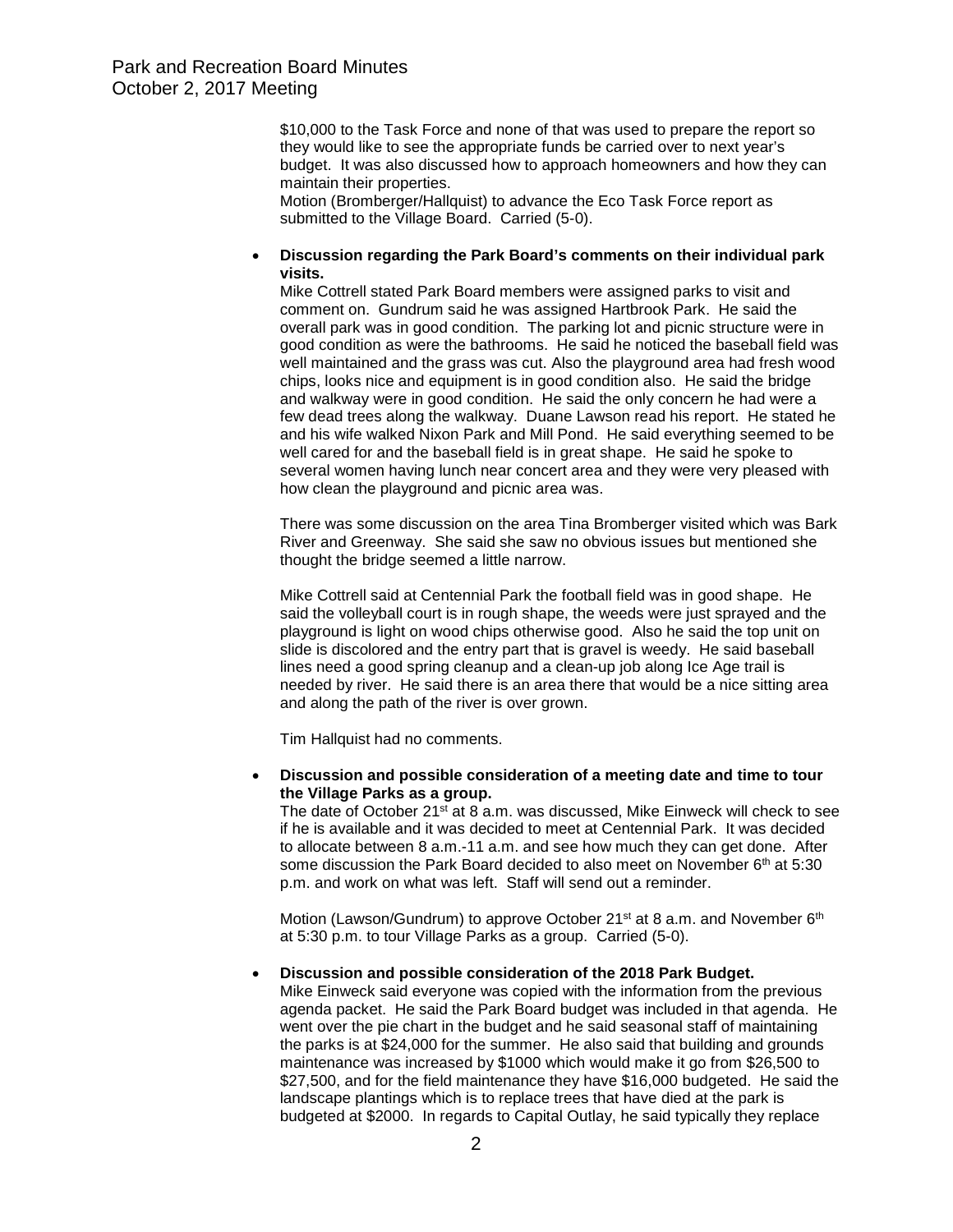10 picnic tables and 10 garbage cans. He said they are also looking to replace a ball field diamond groomer and a hand held blower for cleaning paths and the splash pad. He said the corporate reserve is the amount charged by the Village to basically fund vehicle replacements in the budget. He said the front deck riding mower has been dropped and they are not considering it this year. There was discussion on projects in 2018 and 2019 such as replacing pedestrian bridge, asphalt repair and the tennis courts. There was also discussion on the beer garden and having the revenue generated from it go back into the parks system.

Motion (Bromberger/Gundrum) made to advance the budget to the Village Board as it stands with caveat that all revenue generated by activity in the park system stay within the park system for continued improvement and maintenance. Carried (5-0).

### **Recreation Director Items**

• **Discussion and possible consideration of the 2018 Recreation Budget.** Kelli Yogerst went over the 2018 recreation expenses and revenues. She said there was a 1.1% increase dues to wages and salaries. Kelli Yogerst pointed out that the revenues have slowly been going up since 2015. There was discussion on existing programs. Kelli said she felt that the actual 2017 numbers would come in line with what she had projected for 2017. Mike Einweck said that he and Kelli had run the budget past the Village Board but they like to run it past the Park Board in case there was something that needed to be adjusted.

Motion (Bromberger/Gundrum) to approve Recreation Budget. Carried (5/0).

• **Update on partnership between Hartland-Lakeside School District and Village of Hartland Recreation Department**

Kelli stated that the school district working with the Village of Hartland Recreation Department is a wonderful partnership. She said they are very helpful and they go the extra mile. She said the Recreation department saw an increase of over 1,000 participants from 2015 to 2016.

• **Announcements: It is not contemplated that these matters will be discussed or acted upon. The following individuals may provide announcements: Park and Recreation Board members or other Village staff members.**

Jeff Plannerstill commented on meeting with other people/organizations and come up with ways to generate revenue for the parks.

#### **Adjourn**

Motion (Lawson/Bromberger) to adjourn. Carried (5-0). Meeting adjourned at 8:36 p.m. PM.

Respectfully submitted by Recording Secretary,

Deidre Bushey Deputy Clerk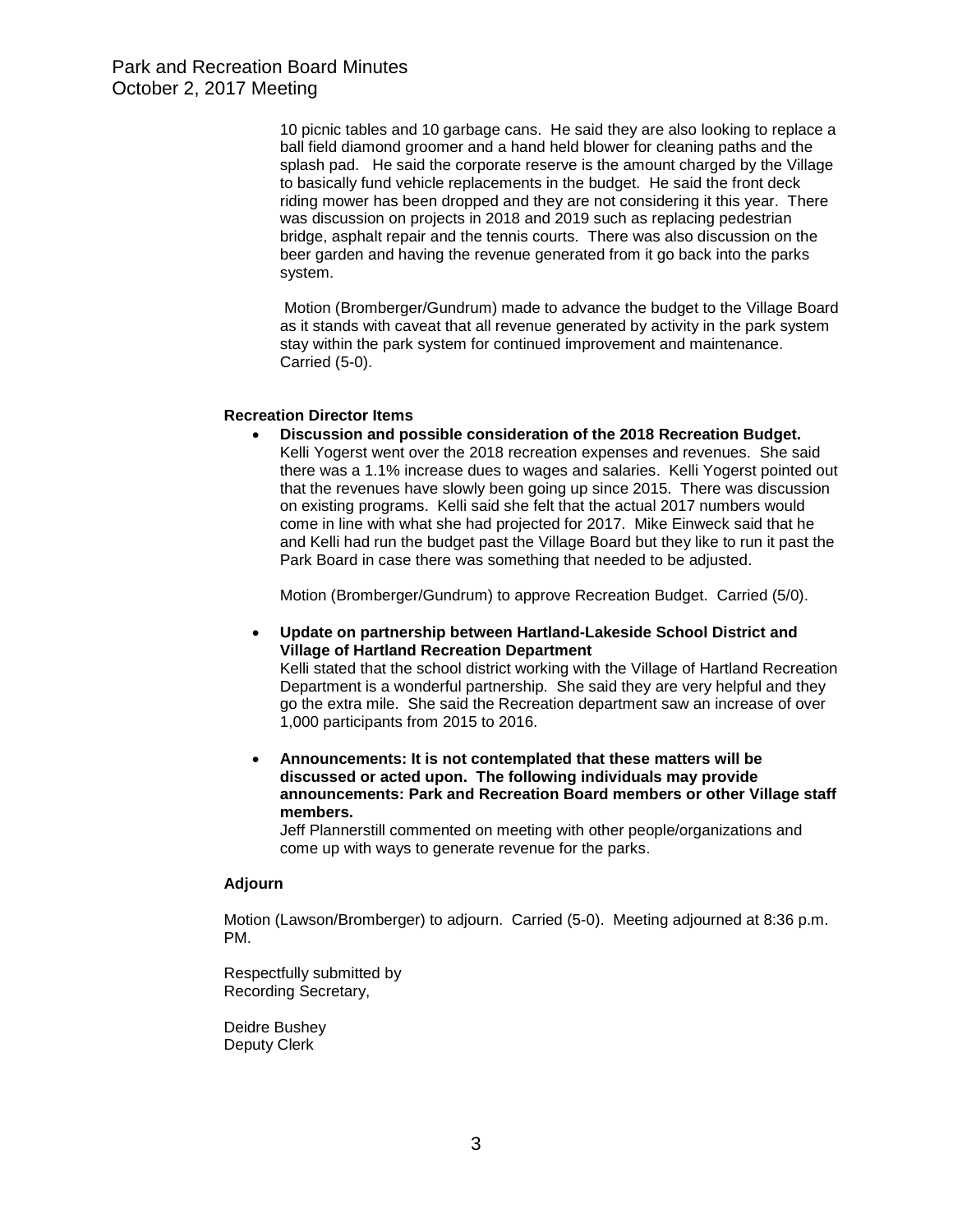## Village of Hartland/Arrowhead Union High School Centennial Park Use Agreement

 $2D17$ 

**WHEREAS**, the Village of Hartland (hereinafter "Village") owns and maintains a public park and football field in Centennial Park in the Village; and

**WHEREAS**, the football field is frequently used by Arrowhead Union High School (hereinafter "AHS") when games and practices for Lacrosse are being played on the football field,

### NOW THEREFORE, THE VILLAGE AND AHS HEREBY AGREE AS FOLLOWS:

- 1. AHS will apply for the use of the football field for the spring season of Lacrosse (April through early June) by way of a Village provided Athletic Facility Reservation Form.
- $2.$ AHS is intending the use of the football field for all practices and games by the boys team(s) and occasional, overflow use by the girls team(s).
- Use of score board and press box for games is to be coordinated with the Lake Country Chiefs 3. who own these items.
- $\overline{4}$ . The Village will provide standard field maintenance as necessary including watering, weed/pest control, and cutting.
- Village agrees to a cut length of  $2\frac{1}{2}$  inches during the season. Standard cutting frequency is 5. weekly.
- 6. Village will provide refuse/recycling collection.
- $7.$ Village will provide restroom maintenance and cleaning
- 8. AHS will adhere to the Village Field Use Guidelines.
- 9. AHS will perform any and all required or desired field marking/painting.
- AHS will provide field equipment including, but not limited to, goals and other equipment 10. necessary for practice or games.
- 11. AHS will clean area after each use and deposit trash/recyclable items into collection containers.
- 12. AHS will repair any damage done to the field as a result of practice or game play including, but not limited to repair or maintenance of the area around the goals or elsewhere, as necessary during the season. Explicitly, AHS will repair any damage done to the field as a result of practice or game play at the end of the season with a proper sod installation and maintenance of sod (watering, etc.) until it is established.

Page 2 of 3

## Village of Hartland/Arrowhead Union High School Centennial Park Use Agreement

13. AHS and Village will coordinate and agree on field use and cancellations due to weather or field conditions.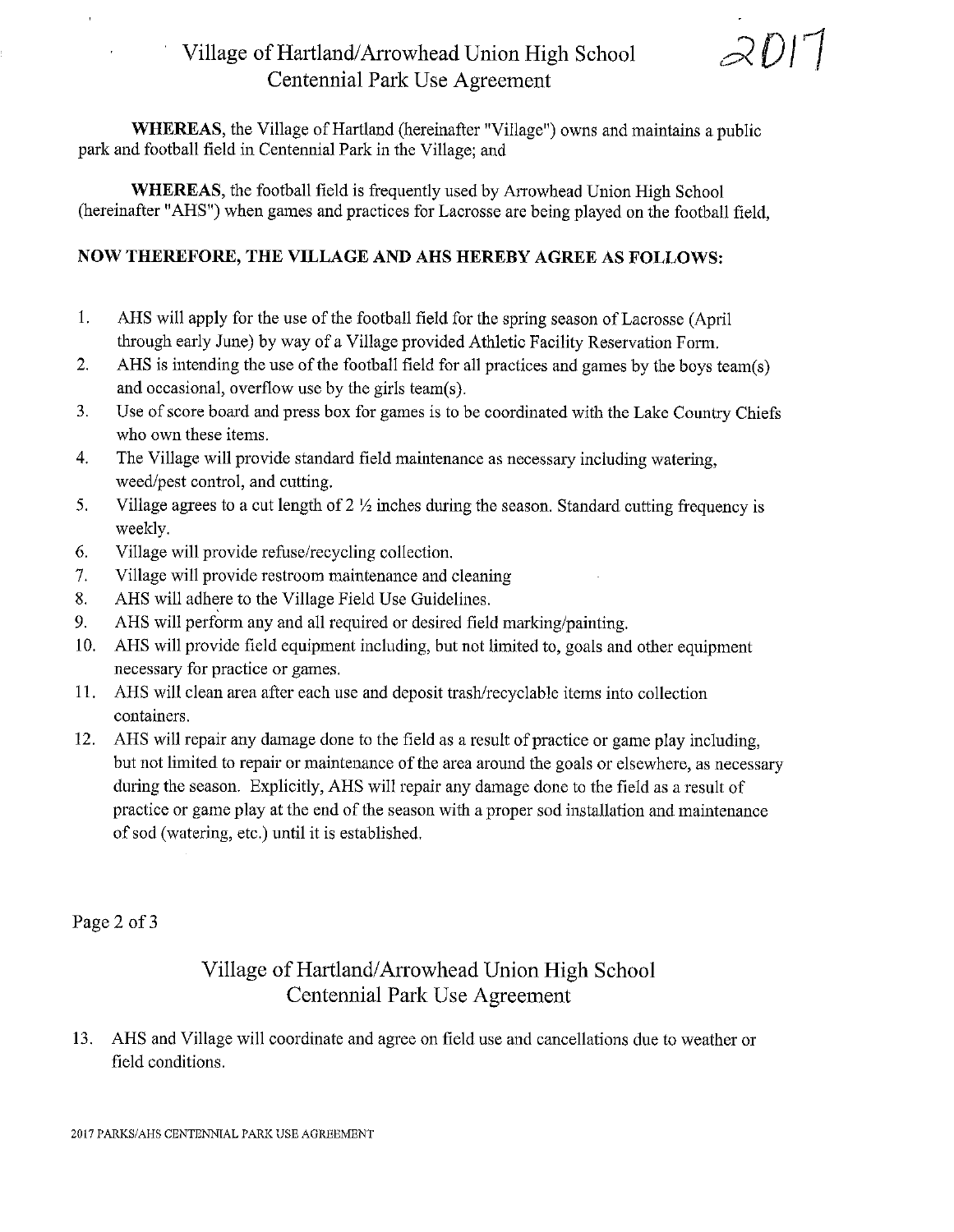- 14. AHS and Village agree to explore the installation of a synthetic turf surface and other improvements at this field with the ultimate goal of utilizing the field for multiple sports including, but possibly not limited to, high school lacrosse and field hockey as well as football at lower levels and other public uses.
- The fee to use the football field is \$70.00 per use. This includes games and practices. AHS will 15. pay the full amount for the intended use of the football field prior to any use.
- 16. Neither AHS nor any other agency may place any advertising, names or logos on the Village property without prior written approval from the Village Park and Recreation Board and Village Board.
- 17. AHS will not be allowed to store hand tools, goals, field paint, or field painter at the Park. These items will need to be brought in for each use.
- This Agreement is for a period of one year from the date hereof, at the end of that period, the 18. agreement will automatically renew for an additional one-year term unless cancelled by Village Board action. The Village may modify the agreement or, if cancelled, require that AHS, at their sole expense, remove all of their equipment and restore all Village property to its condition prior to installation of these items (see item thirteen). AHS may with the Village Park and Recreation Board approval, donate these items to the Village. The Agreement will be reviewed annually by the Village Park and Recreation Board based on input from the Village Staff and the AHS at their November meeting.
- 19. The AHS will be required to maintain, throughout the period of recreational activities, insurance with coverage as provided below:
	- Comprehensive General Liability Insurance in an amount of at least \$1,000,000. The A. policy must include the Village and its agents, officers and employees as "additional insured" along with the appropriate endorsement pages.
	- $\mathbf{B}$ . Comprehensive Professional Liability Insurance in an amount of a least \$500,000 for coverage to insure the activities of the coaches, manager, administrators and officers of the organizations engaging in recreational activities on Village park land is recommended, but not required. The policy should include the Village and its agents, officers and employees as "additional insured".

Page 3 of 3

## Village of Hartland/Arrowhead Union High School Centennial Park Use Agreement

20. The AHS will provide to the Village a Five Hundred (\$500.00) dollar deposit that will be refunded if clean-up and field restoration is satisfactorily completed by July 1st. This may be retained by the Village if damage, other than vandalism, has occurred or cleaning of the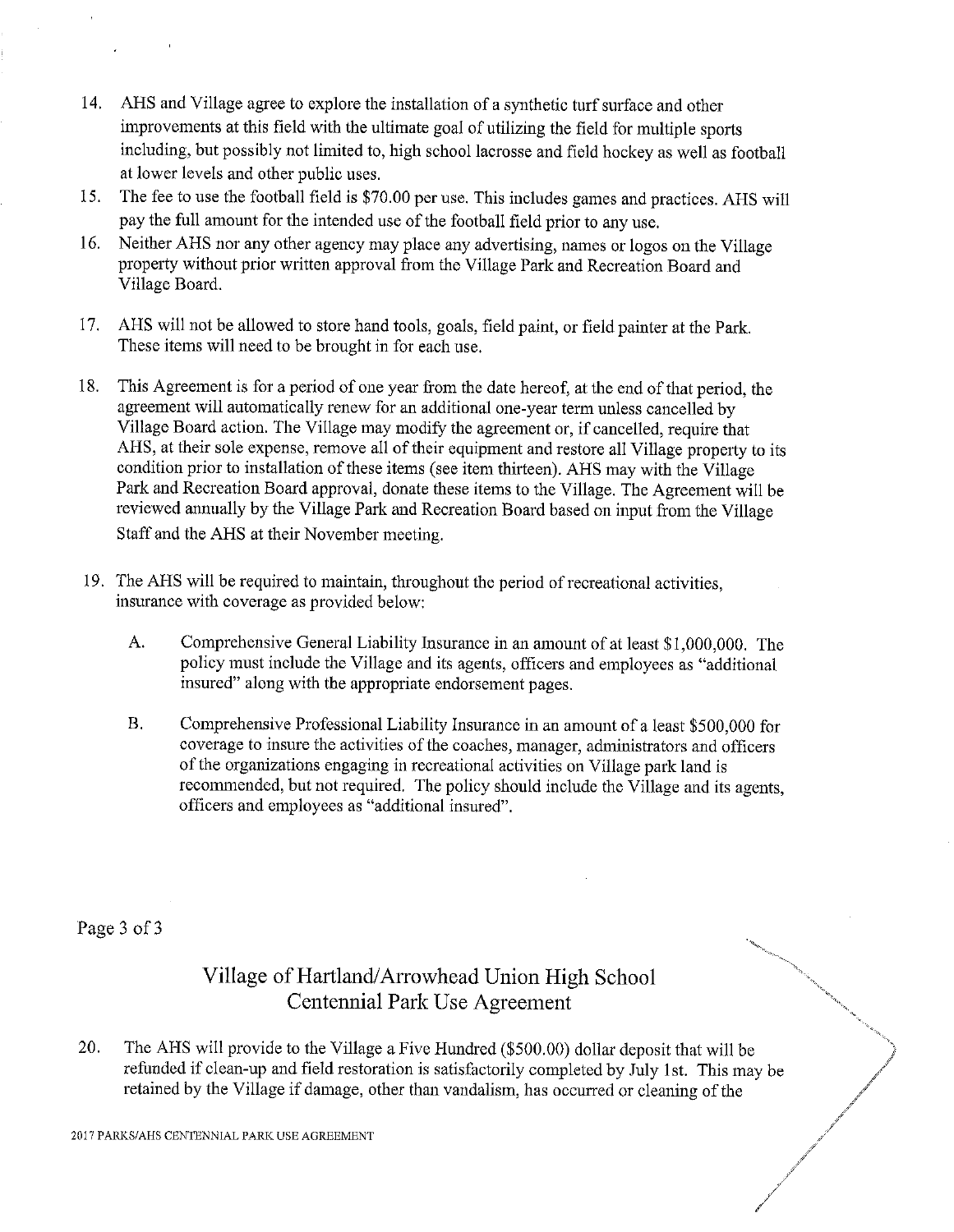facility is required. The Village would charge the current contract labor rate plus 50% for fringe benefits, any material costs and a 3% administrative charge for billing purposes.

- 21. Neither the AHS nor any other agency shall make any modifications/alterations to the facility without prior written approval of the Village.
- 22. The AHS shall indemnify, defend and hold harmless the Village of Hartland and its elected officials, board members and employees from and against any and all claims, costs, expenses, losses, damages, demands, actions or causes of action which may be asserted against or incurred by Village as a result of AHS use of the property or AHS items used on property. A certificate of insurance shall be provided to the Village at the beginning of each year.

Dated this  $\frac{1}{\frac{1}{\frac{1}{\sqrt{1-\frac{1}{\sqrt{1-\frac{1}{\sqrt{1-\frac{1}{\sqrt{1-\frac{1}{\sqrt{1-\frac{1}{\sqrt{1-\frac{1}{\sqrt{1-\frac{1}{\sqrt{1-\frac{1}{\sqrt{1-\frac{1}{\sqrt{1-\frac{1}{\sqrt{1-\frac{1}{\sqrt{1-\frac{1}{\sqrt{1-\frac{1}{\sqrt{1-\frac{1}{\sqrt{1-\frac{1}{\sqrt{1-\frac{1}{\sqrt{1-\frac{1}{\sqrt{1-\frac{1}{\sqrt{1-\frac{1}{\sqrt{1-\frac{1}{\sqrt{1-\frac{1}{\sqrt{1-\$ 

**Village of Hartland** 

By:  $\qquad \qquad$ 

David Lamerand, Village President

**Arrowhead Union High School** 

Printed Name: <u>Lawra</u> Myrah

Title: Superintendent

 $\eta_{\rm B}$  .

San Julia

 $\frac{1}{\sqrt{2}}$  $\widehat{\delta m}$  c しゃこ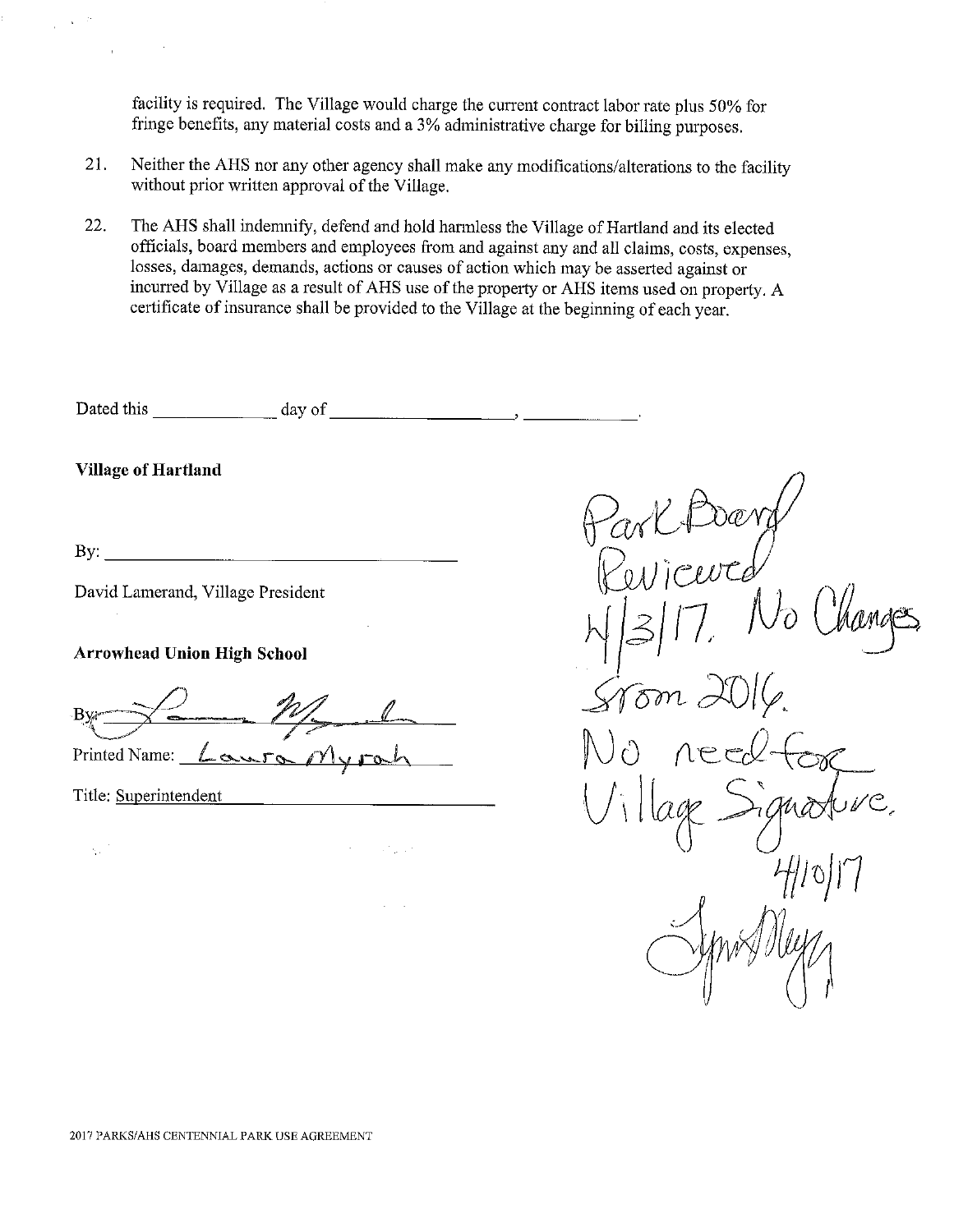# Village of Hartland/Hartland Athletic Advancement Association Bark River Park and Canteen Agreement (Revised 11-02-2015)

 $\mathbf{v} = \widetilde{\mathbf{y}}_{\text{max}} = \frac{1}{2} \sum_{i=1}^{n} \mathbf{y}_{\text{max}}^T \mathbf{y}_{\text{max}}^T$ 

WHEREAS, the Village of Hartland (hereinafter "Village") owns and maintains a canteen in the Bark River Park in the Village; and

WHEREAS, the canteen is frequently used by Hartland Athletic Advancement Association (hereinafter "HAAA") when games are being played on the ball field,

### NOW THEREFORE, THE VILLAGE AND HAAA HEREBY AGREE AS FOLLOWS:

The HAAA will apply for all necessary permits required by Village to sell fermented malt  $\mathbf{1}$ . beverages and food product.

The HAAA acknowledges that the canteen is located in a designated flood plain/floodway,  $2.$ and hereby releases the Village from any claims that the HAAA may have arising out of flood or water damage to the HAAA equipment/materials in the canteen, at any time in the future.

Neither the HAAA nor any other agency may place any advertising, names or logos on the  $\overline{3}$ . Village property without prior written approval from the Village Park and Recreation Board and Village Board.

The responsibility and authority to schedule and allow use of the softball field/shelter, rest 4. rooms and canteen for all HAAA league play and/or any tournaments or other users shall remain solely with the Village. When other users are permitted by the Village to use the facilities, it shall be HAAA's responsibility to secure their equipment and food product prior to the permitted use. It is acknowledged that the HAAA owns certain equipment within the canteen and retains the right to schedule use of their equipment for associated food and beverage sales.

The HAAA will be allowed to store hand tools, bases, field chalk, chalker and field dry 5. material in the storage room of the canteen. This area shall be kept in a clean and tidy manner at all times.

The HAAA shall thoroughly clean the canteen and garage area and remove all equipment and 6. materials from the canteen and garage area with the exception of the shelves, the walk-in cooler, the refrigerator, the standup freezer and the popcorn maker. All electrical devices shall be turned off and unplugged, before October 15th of each year of this agreement.

This Agreement is for a period of one year from the date hereof, at the end of that period, the  $\mathcal{T}$ . agreement will automatically renew for an additional one-year term unless cancelled by Village Board action. The Village may modify the agreement or, if cancelled, require that HAAA, at their sole expense, remove all of their equipment and restore all Village property to its condition prior to installation of these items (see item thirteen). HAAA may with the Village Park and Recreation Board approval, donate these items to the Village. The Agreement will be reviewed annually by the Village Park and Recreation Board based on input from the Village Staff and the HAAA at their November meeting.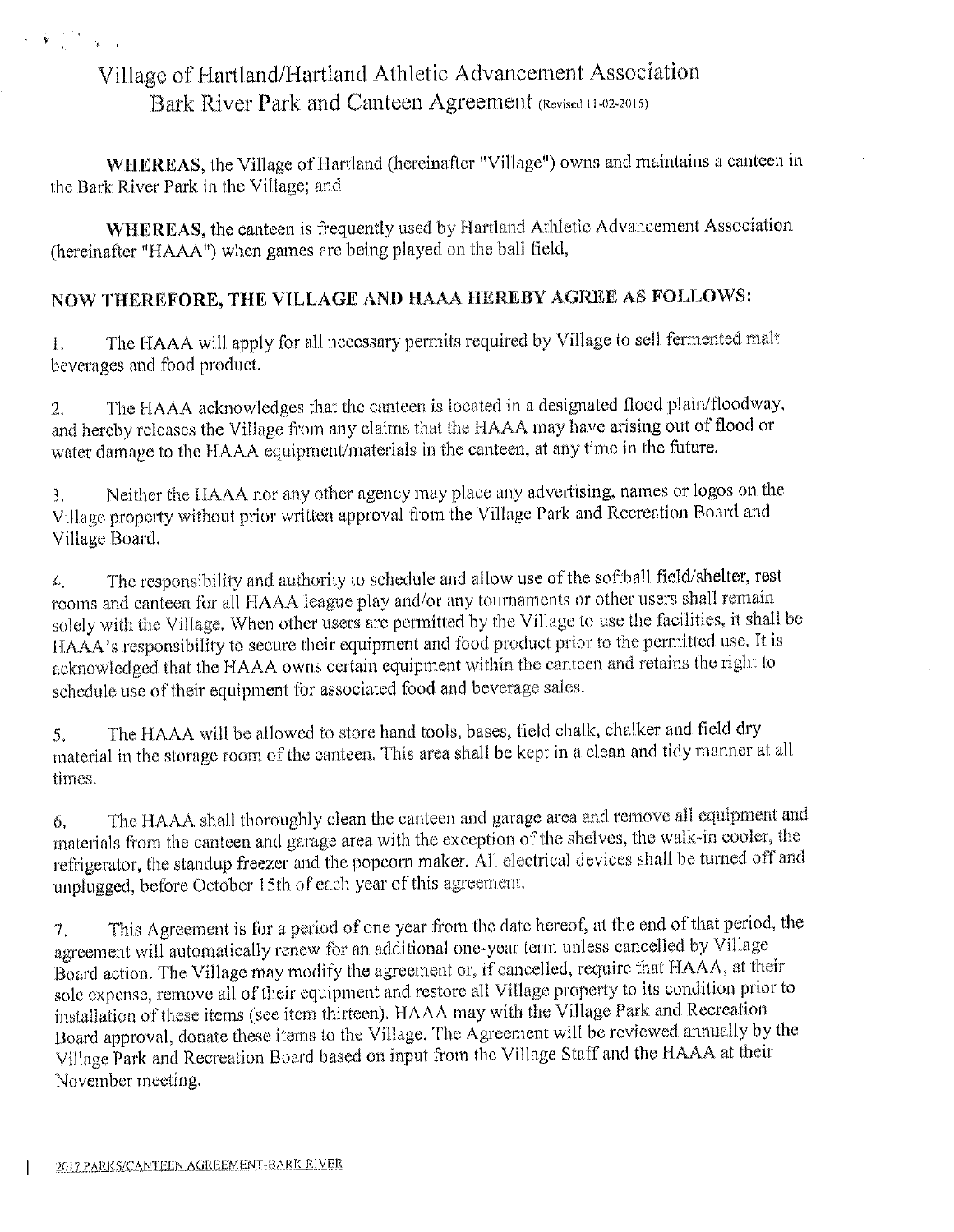

Page 2 of 4

# Village of Hartland/Hartland Athletic Advancement Association Bark River Park and Canteen Agreement (Revised 11-02-2015)

8. The HAAA will be required to maintain, throughout the period of recreational activities, insurance with coverage as provided below:

- Comprehensive General Liability Insurance in an amount of at least \$1,000,000. The  $\Lambda$ . policy must include the Village and its agents, officers and employees as "additional insured".
- Comprehensive Professional Liability Insurance in an amount of a least \$500,000 for  $B.$ coverage to insure the activities of the coaches, manager, administrators and officers of the organizations engaging in recreational activities on Village park land is recommended, but not required. The policy should include the Village and its agents, officers and employees as "additional insured".

The HAAA will be required to maintain, throughout the period of sale of alcoholic beverages, the appropriate alcohol licensing and insurance with coverage as provided below:

Comprehensive Liquor Liability Insurance in an amount of at least \$1,000,000. The A. policy must include the Village and its agents, officers and employees as "additional insured". A Certificate of Insurance evidencing the issuance of a policy covering this insurance requirement must be provided to the Village prior to this activity.

The HAAA will provide to the Village one set of keys to any locks in the canteen. This will 9. not include any coolers or refrigerators where their product is stored.

The HAAA will provide to the Village a Five Hundred (\$500.00) dollar deposit that will be  $10.$ refunded if clean-up is satisfactorily completed by October 15th. This may be retained by the Village if damage, other than vandalism, has occurred or cleaning of the facility is required. The Village would charge the current contract labor rate plus 50% for fringe benefits, any material costs and a 3% administrative charge for billing purposes.

The HAAA will pay for seventy-five percent (75%) of the electric utility costs during the 11. months of field use, typically; May, June, July, and August. Additional months may be added if there are scheduled games or tournaments in other months. This will be billed on a monthly basis with the HAAA given 30 days to pay the Village. When other users are permitted by the Village to use the facilities, HAAA will only charge an electric use fee commensurate with the use by the user.

12. Neither the HAAA nor any other agency shall make any modifications/alterations to the facility without prior written approval of the Village.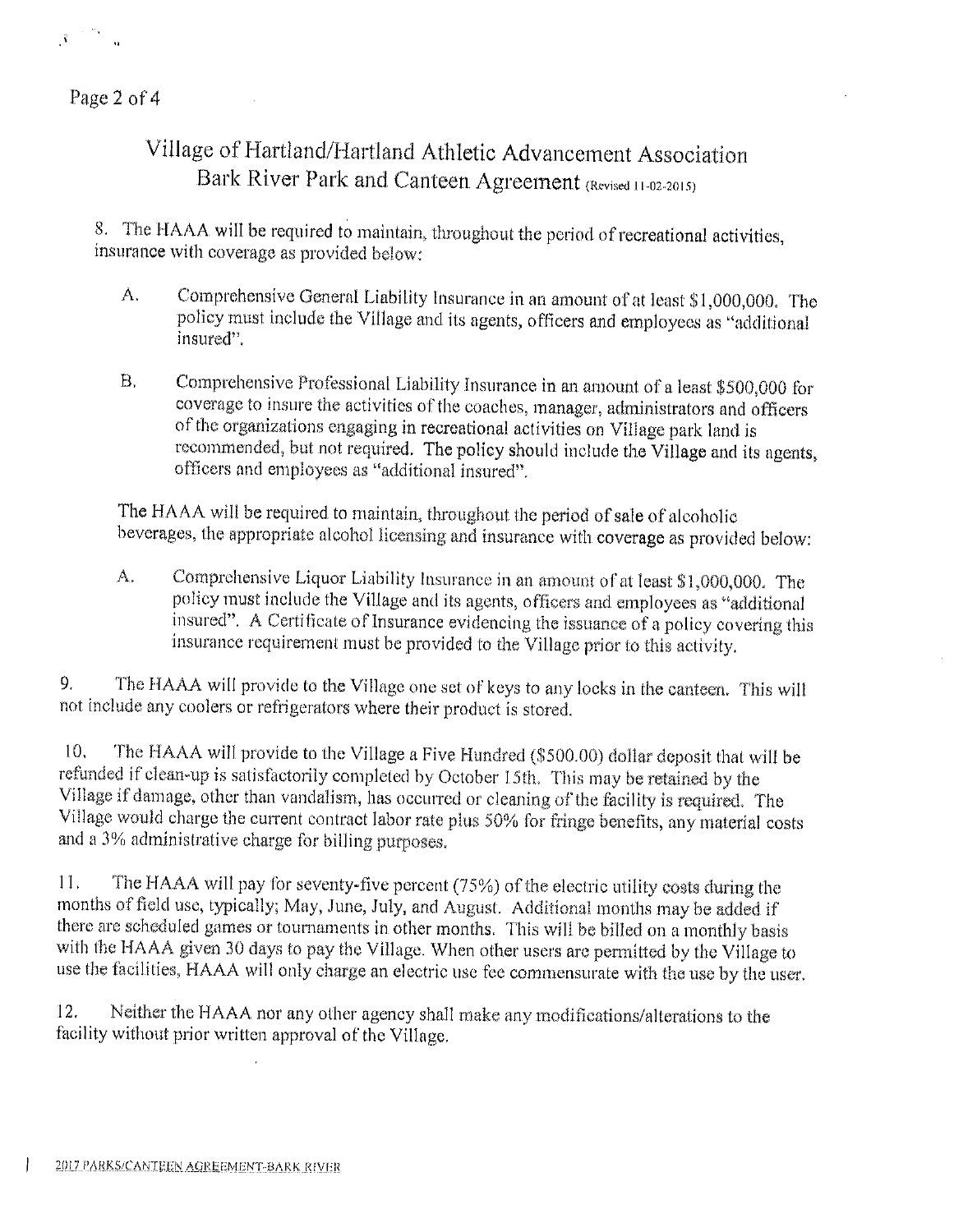Page 3 of 4

 $\label{eq:2} \mathcal{L} = \frac{1}{4} \left[ \begin{array}{cc} \mathcal{L} & \mathcal{L}_{\text{max}} \\ \mathcal{L}_{\text{max}} & \mathcal{L}_{\text{max}} \end{array} \right]$ 

# Village of Hartland/Hartland Athletic Advancement Association Bark River Park and Canteen Agreement (Revised 11-02-2015)

The HAAA shall be responsible for keeping the facilities in a clean and sanitary condition at 13. all times. This includes all trash pickup in the park after game use; sweeping up debris in the shelter, around the canteen and in the paved area around the ball field; general housekeeping in the canteen and rest rooms that includes restocking of toilet paper; and removal of debris in the bleachers and dugouts.

The HAAA shall indemnify, defend and hold harmless the Village of Hartland and its elected 14. officials, board members and employees from and against any and all claims, costs, expenses, losses, damages, demands, actions or causes of action which may be asserted against or incurred by Village as a result of HAAA use of the property or HAAA items used on property. HAAA shall also maintain its own property and liability insurance that insures its property and damages that may result to Village property under any and all peril. A certificate of insurance shall be provided to the Village at the beginning of each year.

The HAAA shall be responsible for the maintenance and/or removal/donation of the 15. following items if this agreement is not renewed.

Park exterior

- A. Field lights, concrete bases and wiring
- B. Score board and wiring
- C. Score booth and stairs
- D. Flag pole and Flag

Canteen interior

- A. Walk in cooler
- B. Standup freezer
- C. Refrigerator
- D. Popcorn maker
- E. Sound system and wiring
- F. Speakers and mounts
- G. Desk
- H. All shelving units
- I. Hand tools and equipment

Canteen storage room

- A. hand tools
- B. bases
- C. field chalk
- D. chalker
- E. field dry material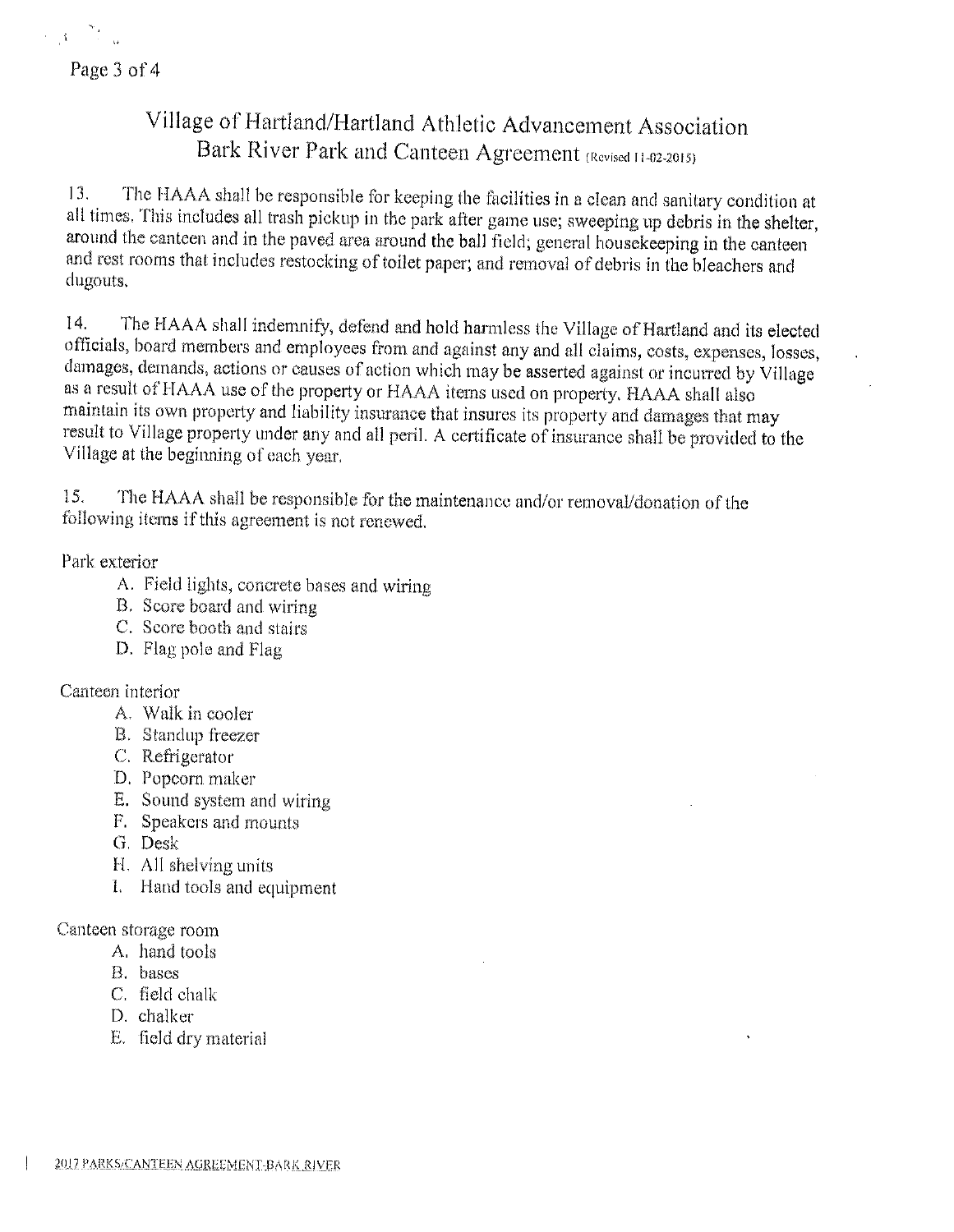Page 4 of 4

والأنافيات

# Village of Hartland/Hartland Athletic Advancement Association Bark River Park and Canteen Agreement (Revised 11-02-2015)

Dated this  $\frac{\partial \mathcal{S}}{\partial x}$  day of  $\sqrt{\mathcal{W}}$ .  $2017$ 

**Village of Hartland** 

By:

David Lamerand, Village President

## Hartland Athletic Advancement Association

By: Printed Name: [HOMAS H. LUDTKE

Title: President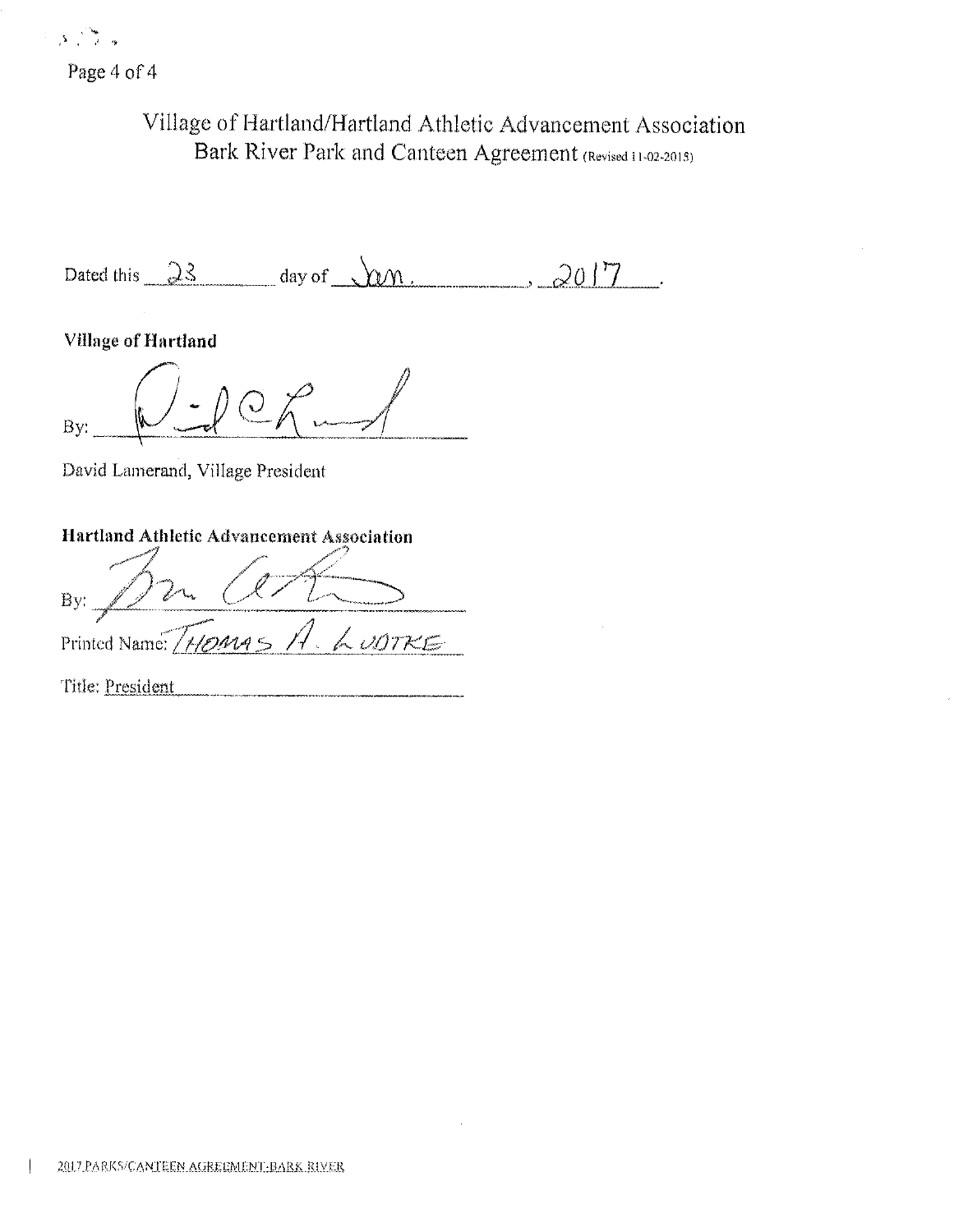# Village of Hartland/Hartland Athletic Advancement Association Nixon Park and Canteen Agreement (Revised 11-02-2015)

WHEREAS, the Village of Hartland (hereinafter "Village") owns and maintains a canteen in the Nixon Park in the Village; and

WHEREAS, the canteen is frequently used by Hartland Athletic Advancement Association (hereinafter "HAAA") when games are being played on the ball field,

# NOW THEREFORE, THE VILLAGE AND HAAA HEREBY AGREE AS FOLLOWS:

The HAAA will apply for all necessary permits required by Village to sell fermented malt  $\mathbf{I}$ . beverages and food product.

Neither the HAAA nor any other agency may place any advertising, names or logos on the  $2.$ Village property without prior written approval from the Village Park and Recreation Board and Village Board.

The responsibility and authority to schedule and allow use of the ball field and canteen for all  $3.$ HAAA league play and/or any tournaments or other users shall remain solely with the Village. When other users are permitted by the Village to use the facilities, it shall be HAAA's responsibility to secure their equipment and food product prior to the permitted use. It is acknowledged that the HAAA owns certain equipment within the canteen and retains the right to schedule use of their equipment for associated food and beverage sales.

The HAAA shall thoroughly clean the canteen area and remove all equipment and materials  $4<sub>1</sub>$ from the canteen with the exception of the refrigerators, before October 15th of the year of this agreement. Any electrical devices shall be turned off and unplugged by the above date.

This Agreement is for a period of one year from the date hereof, at the end of that period, the 5. agreement will automatically renew for an additional one-year term unless cancelled by Village Board action. The Village may modify the agreement or, if cancelled, require that HAAA, at their sole expense, remove all of their equipment and restore all Village property to its condition prior to installation of these items (see item eleven). HAAA may with the Village Park and Recreation Board approval, donate these items to the Village. The Agreement will be reviewed annually by the Village Park and Recreation Board based on input from the Village Staff and the HAAA at their November meeting.

The HAAA will provide to the Village one set of keys to any locks in the canteen. This will 6. not include any refrigerators where their product is stored.

 $7.$ The HAAA will provide to the Village a Five Hundred (\$500.00) dollar deposit that will be refunded if clean-up is satisfactorily completed by October 15th. This may be retained by the Village if damage, other than vandalism, has occurred or cleaning of the facility is required. The Village would charge the current contract labor rate plus 50% for fringe benefits, any material costs and a 3% administrative charge for billing purposes.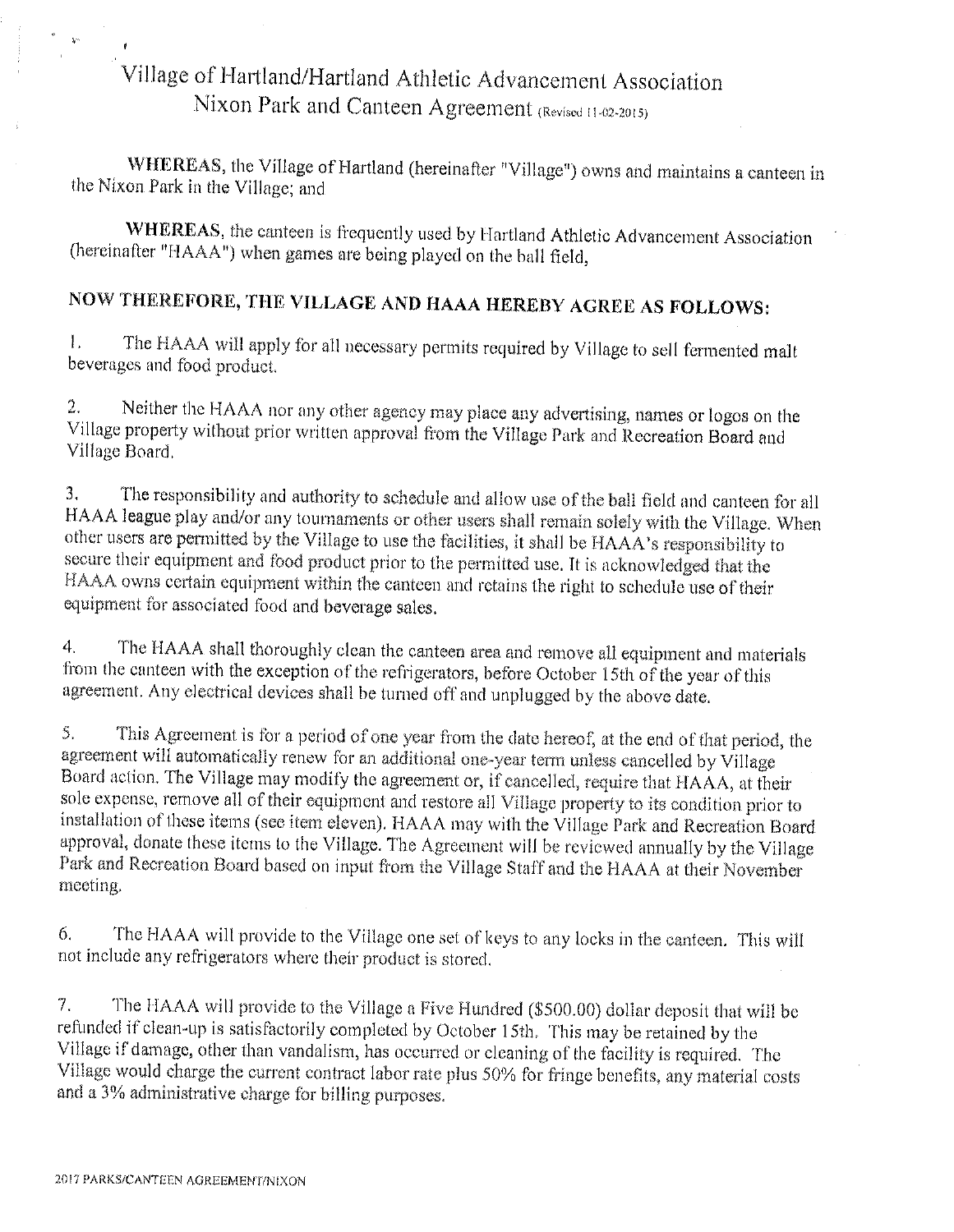Page 2 of 3

# Village of Hartland/Hartland Athletic Advancement Association Nixon Park and Canteen Agreement (Revised 11-02-2015)

The HAAA will pay for seventy-five percent (75%) of the electric utility costs during the 8. months of field use, typically; May, June, July, and August. Additional months may be added if there are scheduled games or tournaments in other months. This will be billed on a monthly basis with the HAAA given 30 days to pay the Village.

Neither the HAAA nor any other agency shall make any modifications/alterations to the 9. facility without prior written approval of the Village.

The HAAA shall be responsible for keeping the facilities in a clean and sanitary condition at  $10.$ all times. This includes all trash pickup in the park after game use; sweeping around the canteen; general housekeeping in the canteen and rest rooms that includes restocking of toilet paper; and removal of debris in and around the bleachers and dugouts.

The HAAA shall indemnify, defend and hold harmless the Village of Hartland and its elected  $11.$ officials, board members and employees from and against any and all claims, costs, expenses, losses, damages, demands, actions or causes of action which may be asserted against or incurred by Village as a result of HAAA use of the property or HAAA items used on property. HAAA shall also maintain its own property and liability insurance that insures its property and damages that may result to Village property under any and all peril. A certificate of insurance shall be provided to the Village at the beginning of each year.

The HAAA will be required to maintain, throughout the period of recreational activities,  $12.$ insurance with coverage as provided below:

- Comprehensive General Liability Insurance in an amount of at least \$1,000,000. The  $\mathbf{A}$ . policy must include the Village and its agents, officers and employees as "additional insured".
- Comprehensive Professional Liability Insurance in an amount of a least \$500,000 for  $B$ . coverage to insure the activities of the coaches, manager, administrators and officers of the organizations engaging in recreational activities on Village park land is recommended, but not required. The policy should include the Village and its agents, officers and employees as "additional insured".

The HAAA will be required to maintain, throughout the period of sale of alcoholic beverages, the appropriate alcohol licensing and insurance with coverage as provided below:

Comprehensive Liquor Liability Insurance in an amount of at least \$1,000,000. The  $A_{\cdot}$ policy must include the Village and its agents, officers and employees as "additional insured". A Certificate of Insurance evidencing the issuance of a policy covering this insurance requirement must be provided to the Village prior to this activity.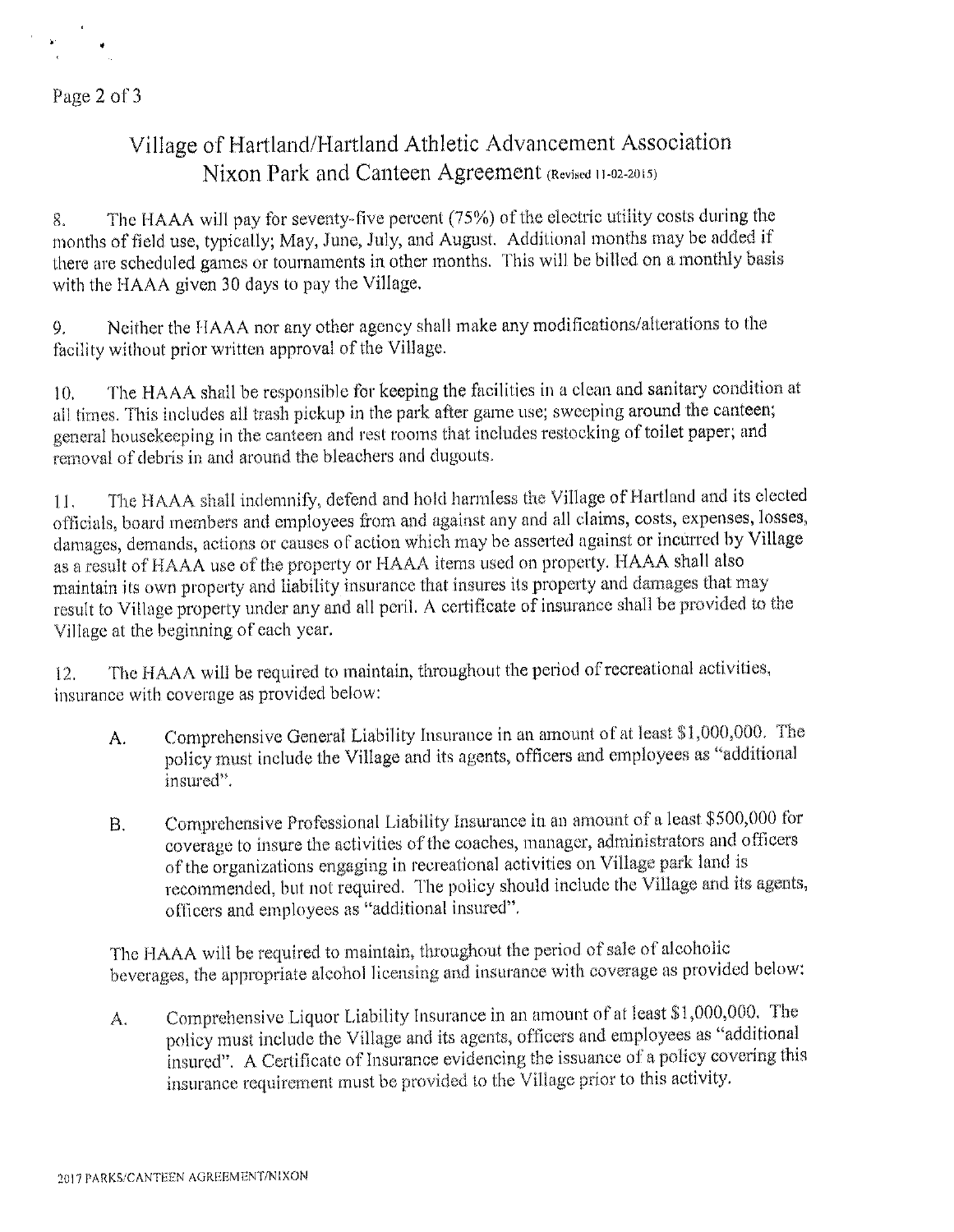## Village of Hartland/Hartland Athletic Advancement Association Nixon Park and Canteen Agreement (revised 11-02-2015)

The HAAA shall be responsible for the maintenance and or removal/donation of the 13. following items if this agreement is not renewed.

Park exterior

- A. Scoreboard and wiring
- B. Sound equipment

Canteen interior

- A. Refrigerator units
- B. Hand tools and equipment

 $day of u$ Dated this  $\partial$ 3  $-2017$ 

Village of Hartland

By:

David Lamerand, Village President

## Hartland Athletic Advancement Association President

By: Printed Name: / Title: President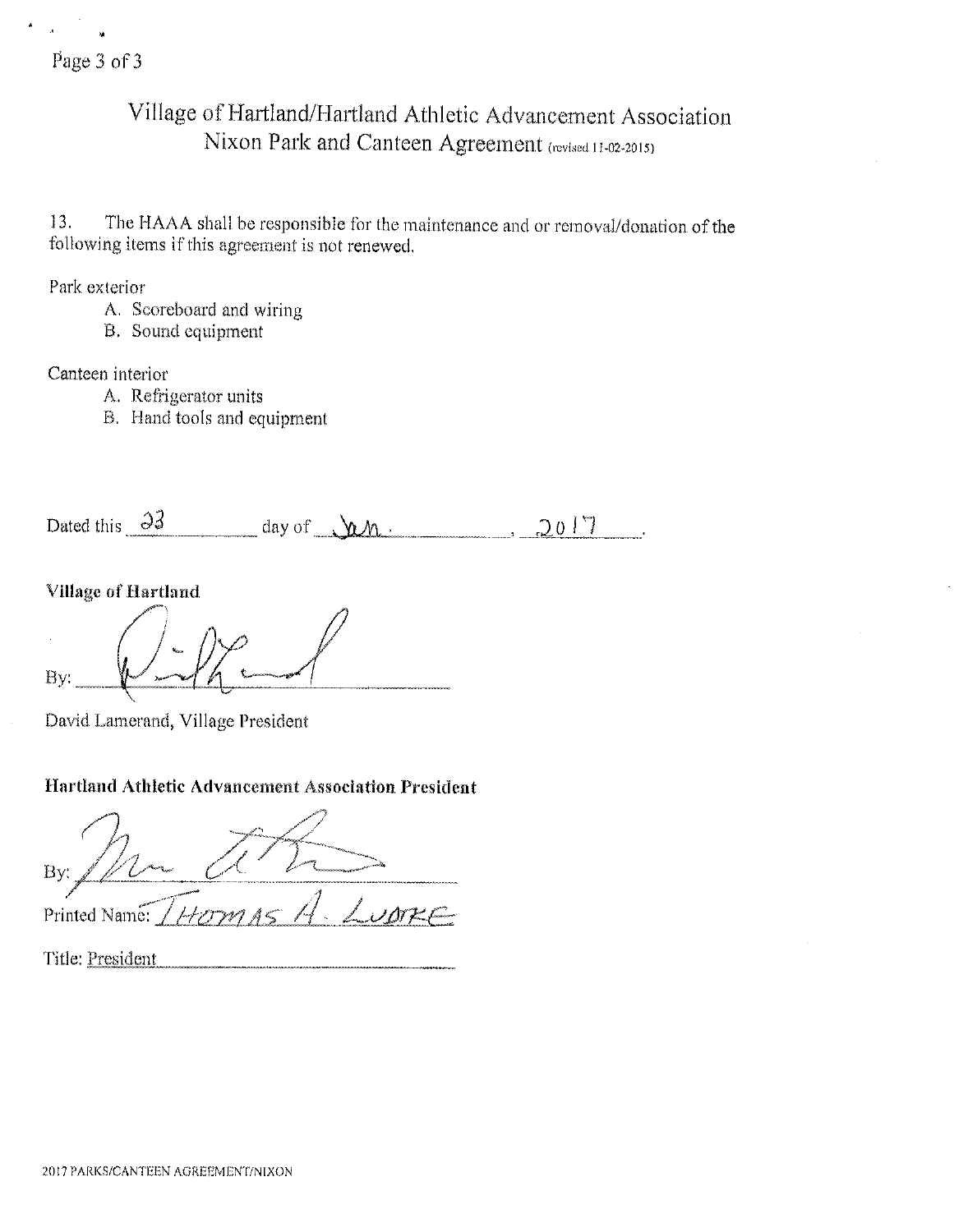### **SCORE BOARD/PRESSBOX AGREEMENT** VILLAGE OF HARTLAND AND LAKE COUNTRY CHIEFS FOOTBALL (Revised 11-02-2015)

**WHEREAS,** the Village of Hartland (hereinafter "Village") owns and operates a football field in Centennial Park in the Village; and

WHEREAS, said football field is frequently used by Lake Country Chiefs Youth Football (hereinafter "Chiefs"); and

WHEREAS, Chiefs desire to, at their sole expense, install and maintain a scoreboard and press box at the football field to enhance their use of the football field;

### THE VILLAGE AND CHIEFS HEREBY AGREE AS FOLLOWS:

- $1.$ The Chiefs will, at their sole expense, without cost to the Village, install a scoreboard and press box consistent with the plans and specifications.
- $2.$ The installation work to be done by the Chiefs includes all necessary steps to bring electricity (underground) to the scoreboard and press box.
- $3<sub>1</sub>$ The Chiefs will apply for all necessary permits for the installation of the scoreboard and press box and will comply with all applicable codes. The Chiefs acknowledge that the press box being provided does not meet requirements of the Americans with Disabilities Act Accessibility Guidelines, but that the bleachers are accessible. The Chiefs will provide on the bleachers, separate scoreboard and/or public address system controls if required to do so by the Village.
- $4.$ The Chiefs acknowledge that the scoreboard and press box are being installed in a designated floodplain, and hereby release the Village from any claims that the Chiefs may have arising out of flood or water damage to the scoreboard or press box at any time in the future.
- $5<sub>1</sub>$ Neither the Chiefs nor any other entity may place any advertising, names or logos on the scoreboard or press box except for team names and the Chiefs logo without prior written approval from the Hartland Park and Recreation Board and the Village Board.
- 6. Chiefs will have the right and responsibility to schedule use of the scoreboard and press box. However, responsibility and authority to schedule and allow use of the football field will remain solely with the Village.
- Chiefs may remove the scoreboard and/or press box at any time, but only after first 7. providing assurances deemed adequate in the sole discretion of the Village to assure that all Village land will be restored to its prior condition after removal of the scoreboard and/or press box at their sole cost.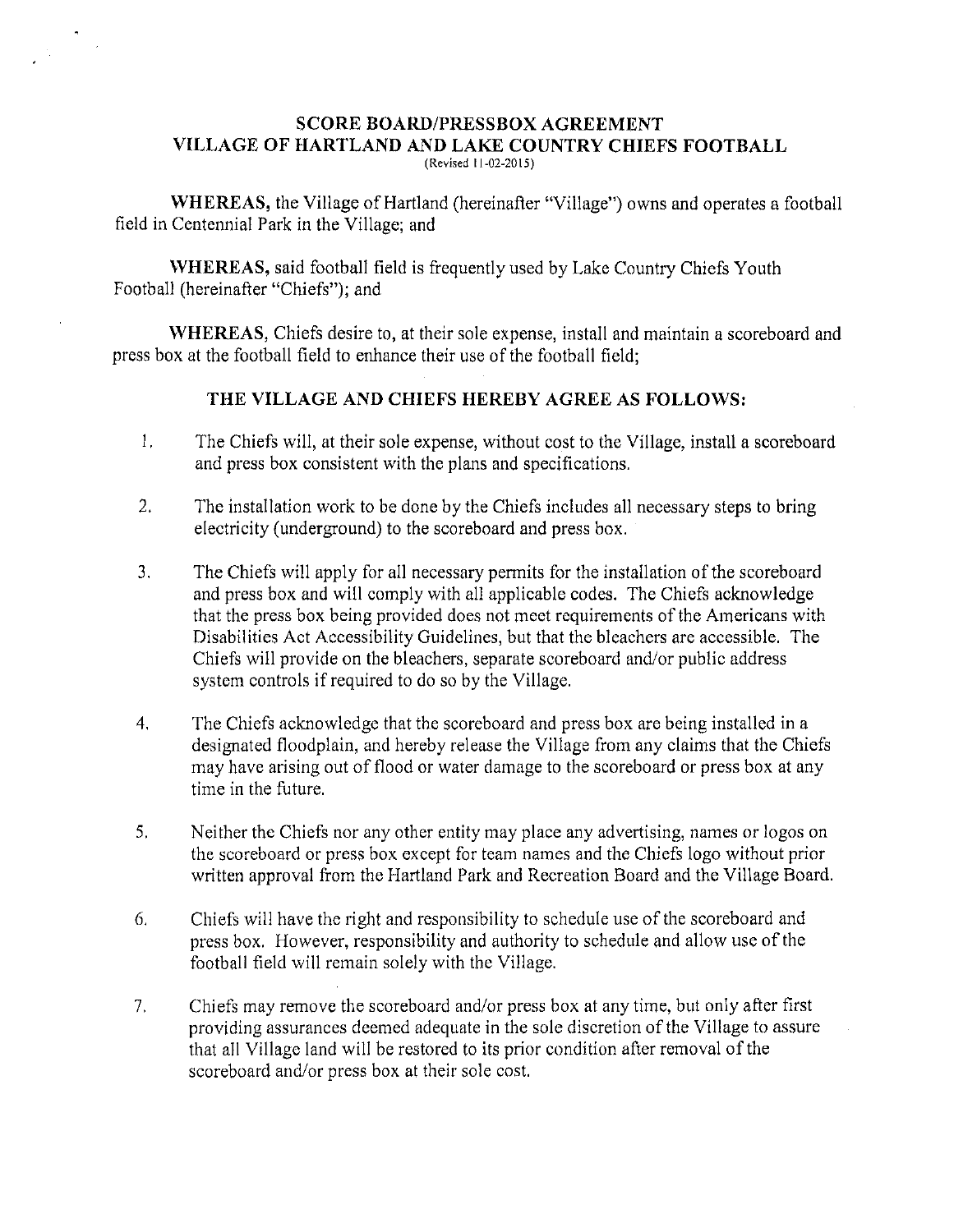8. Chiefs will be sole owners of the scoreboard and press box. Chiefs will be responsible for all maintenance, including any charges for electric service. Chiefs are required to maintain the scoreboard and press box, at their sole expense, in good repair and appearance.

The Chiefs will be allowed to construct, maintain and use the scoreboard and press box pursuant to this Agreement. The Agreement is to be reviewed annually by the Hartland Park and Recreation Board. The Village in its sole discretion can renew this agreement or modify it. Should concerns arise, the Chiefs will be given opportunity to cure and correct stated concerns and the Chiefs will present, in writing, their plan to do so. Should the Village determine that the Chiefs can no longer use Centennial Park; the Chiefs will be allowed to complete only that year's schedule. At that time the Village will require the Chiefs, at their sole expense to remove the scoreboard and press box and restore all Village land to its condition prior to installation of the scoreboard and press box within 120 days of notice.

- 9. Chiefs hereby agree to indemnify and hold harmless the Village, its officers, employees and agents from all claims, losses, damages, and expenses arising out of or associated with the construction, installation, maintenance or use of the scoreboard and press box.
- $10.$ Chiefs shall provide to the Village one set of keys to any locks on the scoreboard and press box and any associated electric panels/boxes.

Dated this  $9\frac{1}{10}$  day of November , 20/5.

**VILLAGE OF HARTLAND** 

David Lamerand, Village President

LAKE COUNTRY CHIEFS FOOTBALL

Mad( Mc O<sub>1</sub> 2<br>Signature of President of Organization

MATTHEW MCQUEStiON Print Name

2015 Rev. Centennial Score Board Agreement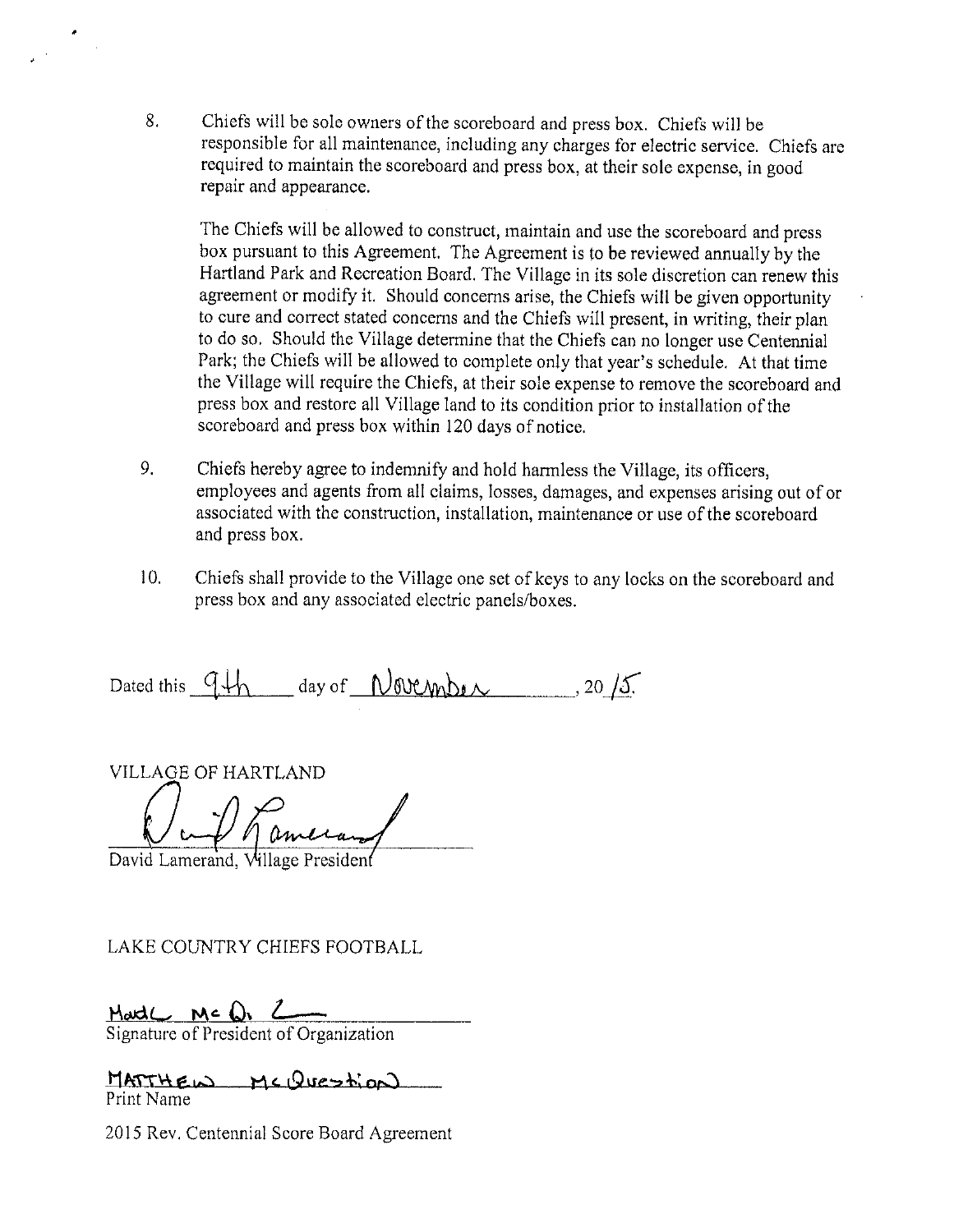## Village of Hartland/Lake Country Lacrosse Centennial Park Use Agreement

WHEREAS, the Village of Hartland (hereinafter "Village") owns and maintains a public park and soccer field in Centennial Park in the Village; and

WHEREAS, Lake Country Lacrosse (hereinafter "LCL") desires to use said field for certain games for the LCL teams.

### NOW THEREFORE, THE VILLAGE AND LCL HEREBY AGREE AS FOLLOWS:

- 1. LCL will apply for the use of the soccer field for their use by way of a Village provided Athletic Facility Reservation Form.
- $2.$ . LCL is intending the use of the soccer field for games of their grade school aged teams.
- The Village will provide standard field maintenance as necessary including watering, 3. weed/pest control, and cutting.
- Village agrees to a cut length of  $2\frac{1}{2}$  3 inches during the season. Standard cutting frequency is 4. weekly.
- 5. Village will provide refuse/recycling collection.
- Village will provide restroom maintenance and cleaning. 6.
- LCL will adhere to the Village Field Use Guidelines. 7.
- LCL will perform any and all required or desired field marking/painting. 8.
- LCL will provide field equipment including, but not limited to, goals and other equipment 9. necessary for practice or games.
- 10. LCL will clean area after each use and deposit trash/recyclable items into collection containers.
- 11. LCL will repair any damage done to the field as a result of practice or game play including, but not limited to repair or maintenance of the area around the goals or elsewhere, as necessary during the season. Explicitly, LCL will repair any damage done to the field as a result of practice or game play at the end of the season with a proper sod installation and maintenance of sod (watering, etc.) until it is established.
- 12. LCL and Village will coordinate and agree on field use and cancellations due to weather or field conditions.
- The fee to use the soccer field is \$70.00 per use. This includes games and practices. LCL will 13. pay the full amount for the intended use of the soccer field prior to any use.
- 14. Neither LCL nor any other agency may place any advertising, names or logos on the Village property without prior written approval from the Village Park and Recreation Board and Village Board.
- 15. LCL will be allowed to store hand tools and goals at the Park provided they are secured in an agreeable location. The paint and field painter items will need to be brought in for each use.
- This Agreement is just for the current proposed use and will not be automatically renewed. 16. Any field restoration will need to be completed within two weeks of the end of use.
	- 17. If the agreement is terminated, LCL, at their sole expense, shall remove all of their equipment and restore all Village property to its condition prior to installation of these items (see Paragraph 11).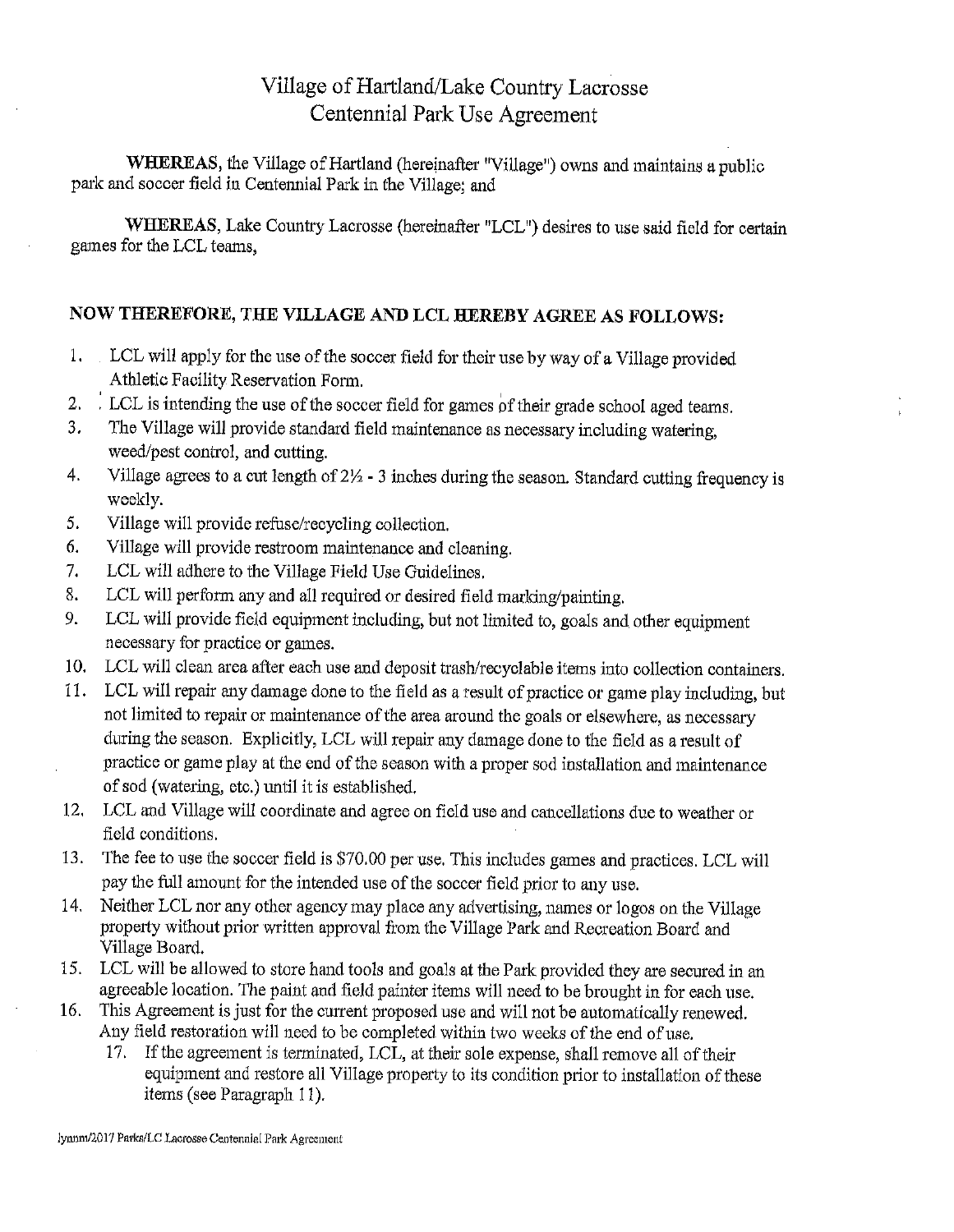# Village of Hartland/Lake Country Lacrosse Centennial Park Use Agreement

- 18. In connection with the use and areas and facilities to be used pursuant to this Agreement, each of the parties shall be responsible for the acts and omissions of their respective officers, employees and agents giving rise to any liability, claims, demands, legal actions or suits, fines, costs and related expenses of any kind in connection with any damage, injury or death to person or damage or injury to property.
- 19. Nothing in this Agreement shall be construed to make the agent(s) of one party the agent(s) of the other.
- Nothing contained within this agreement is intended to be a waiver or estoppels of the 20. Village or LCL or their respective insurers to rely upon the limitations, defenses, and immunities contained within Wisconsin law, including those contained within Wisconsin Statues 893.80, 895.475 through 895.62 and 345.05
- LCL will be required to maintain, throughout the period of recreational activities, 21. insurance with coverage as provided below. The policy shall include the Village and its agents, officers and employees as "additional insured".
- Comprehensive General Liability Insurance in an amount of at least \$1,000,000. The  $\mathbf{A}$ . policy must include the Village and its agents, officers and employees as "additional insured" along with the appropriate endorsement pages.
- Comprehensive Professional Liability Insurance in an amount of a least \$500,000 for **B.** coverage to insure the activities of the coaches, manager, administrators and officers of the organizations engaging in recreational activities on Village park land.
- 22. The Village will bill LCL if clean-up is required after a use or if the field restoration is not completed by July 1 of each year. The Village would charge the current labor rate plus 50% for fringe benefits and any material costs or contractor costs in addition to a 3% administrative charge for billing purposes.
- 23. Neither LCL nor any other agency shall make any modifications/alterations to the facility without prior written approval of the Village.
- 24. LCL shall indemnify, defend and hold harmless the Village of Hartland and its elected officials, board members and employees from and against any and all claims, costs, expenses, losses, damages, demands, actions or causes of action which may be asserted against or incurred by Village as a result of LCL use of the property or LCL items used on property. A certificate of insurance shall be provided to the Village at the beginning of each year.

Dated this  $9^{74}$  day of FEBRUAK4 2017.

### **Village of Hartland**